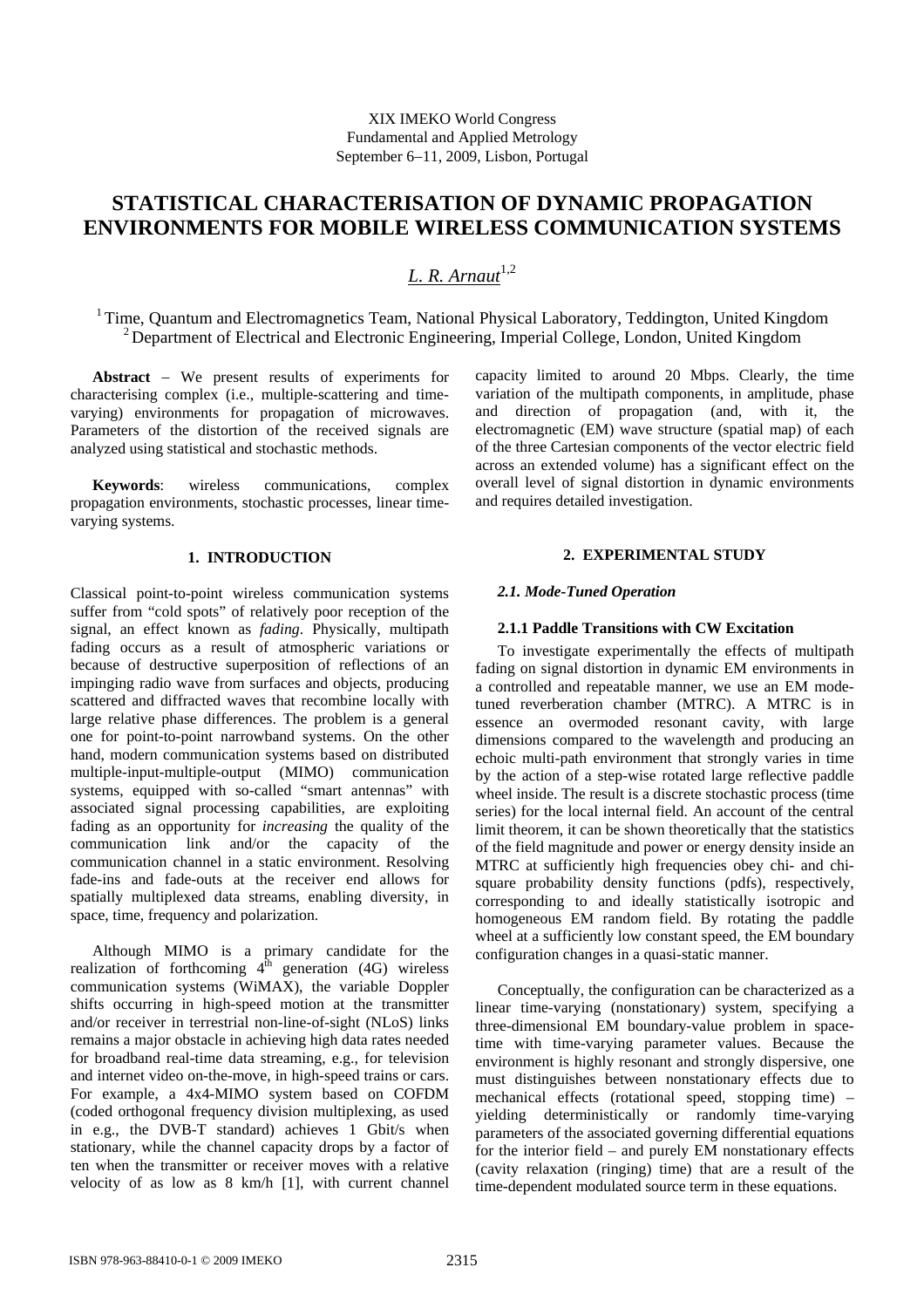An important metric in signal transmission is the modulation index, *m*. In amplitude (AM) and frequency (FM) modulation, this quantity is a measure for the modulation depth and, with it, its resilience to noise and fading. In a dynamic multipath environment, this quantity becomes a random variable and is defined by [2]

$$
M(t) = \frac{P'(t)}{P(t)} = 2\frac{A'(t)}{A(t)}
$$
 (1)

where  $P(t)$  and  $A(t)$  are the instantaneous field intensity and amplitude, respectively, at time *t*. Practical assessment inevitably involves sampling of waveforms with sampling interval  $\Delta t$ , resulting in a modulation coefficient  $M(t, \Delta t)$ which can be show to approach  $M(t)$  in the limit  $\Delta t \rightarrow 0$ (continuous trace).

Figure 1 shows the evolution of the ensemble average value of *M(t,*∆*t)* taken over a realized ensemble (sample set) of 100 independent stir states (i.e., sets of multipath components) in the course of continuous motion (stirring) of one of the boundaries of the cavity. It can be seen that the motion introduces a relatively *regular* modulation of the signal. Theoretical models can be devised to quantitatively predict these experimental results for  $M(t, \Delta t)$  [3], as well as the evolution of the probability density function of the instantaneous field using a generalized diffusion model based on a nonstationary random walk [4].



Fig. 1: Ensemble average value of sample modulation index as a function of time during transitions of a moving boundary inside a mode-stirred reverberation chamber.

#### **2.1.2 Pulsed Excitation in Mechanical Steady-State**

Modulated signals can be significantly distorted as a result of multipath reflections. Figure 2 shows the measured response to an AM square-wave input signal measured. Because of the changing boundary conditions (1000 paddle wheel steps), each pulse response is different but statistically equivalent, due to the constant mode density. This results in an ensemble of pulse response functions. In this case, the dynamics of the EM environments are due to the transient effects caused by the cavity relaxation time, rather than any sample-continuous change in boundary conditions as in the previous case. It can be seen that the standard deviation of the received power or intensity is of the same order of magnitude as the average value, for any delay *m*∆*t* from the start of the signal, which is important for estimating uncertainties of the signal distortion for different delays.



Fig. 2: Typical received distorted signal (blue line) for rectangular input pulse, together with ensemble average (green dashed line) and ensemble standard deviation (red dash-dotted line) for a population of 1000 statistically equivalent multipath environments.



Fig. 3: Evolution of the autocorrelation function of a received pulsed signal inside a reverberation chamber as a function of the angular increment ∆θ of a rotating paddle wheel. Each curve represents a correlation function for a fixed elapsed time *m*∆*t* after the start of the pulse  $t_0$  ( $m=0, 1, ..., 300$ ;  $\Delta t = 5$  ns), taken at different positions of the paddle wheel.

A more difficult problem constitutes the evolution of the correlation length [5]. This parameter is of crucial importance in estimating the antenna spacing in MIMO systems. To this end, we measured electric power density for a pulse-modulated input signal train and investigated the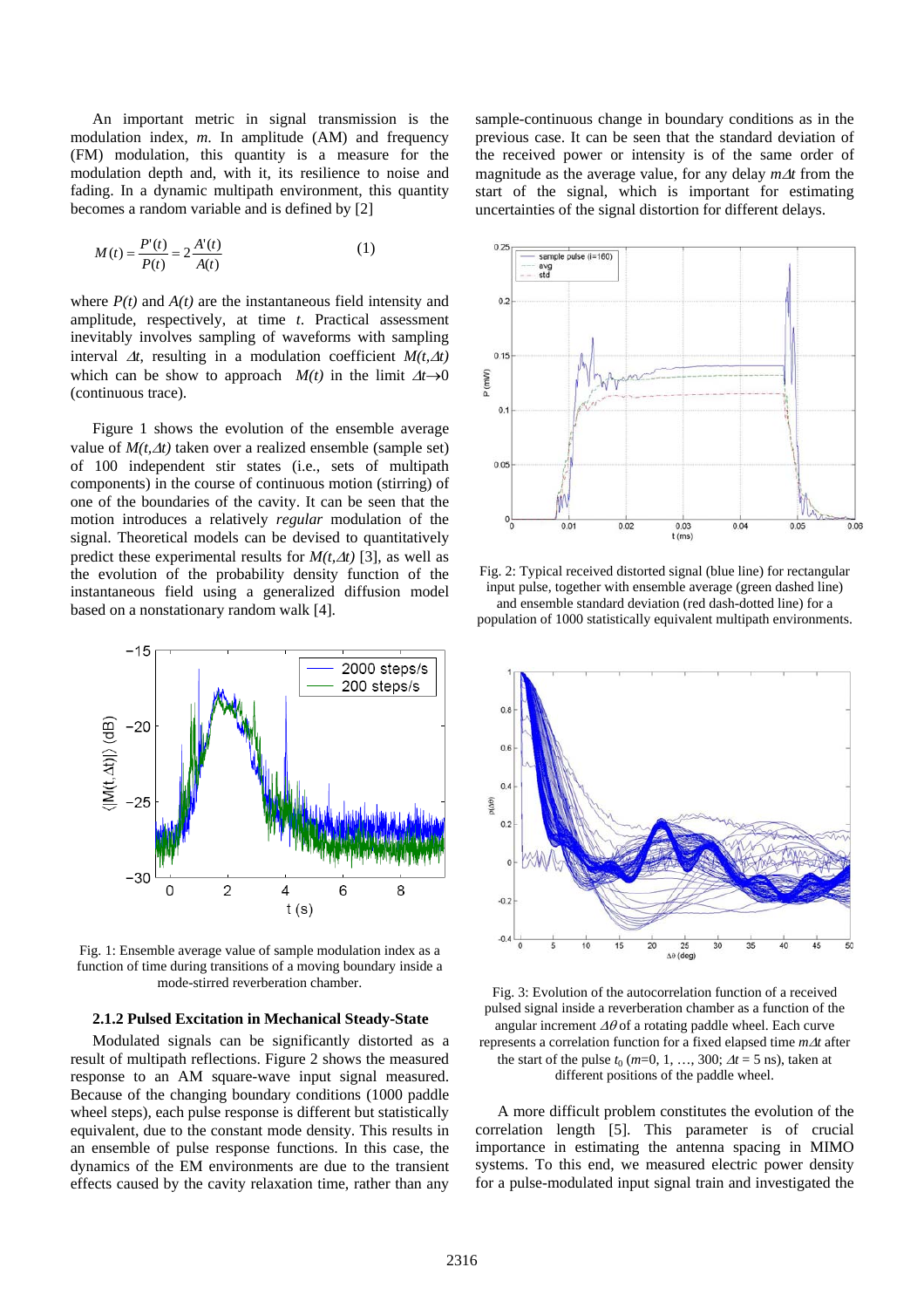temporal correlation function across this pulse train. The results are given in Figure 3 for the autocorrelation function  $\rho(\Delta\theta)$  (in terms of the angular increment of a paddle wheel as the moving boundary inside the cavity), showing that different epochs during the pulse duration are differently correlated. This has important consequences for signal synchronization and, hence, for the maximum channel capacity inside a dynamic EM environment.

## *2.2. Mode-Stirred Operation*

Additional measurements were performed for the chamber operating in *mode-stirred operation*, i.e., for continuous rotation of the paddle wheel. Strictly, since the paddle wheel is driven by a stepping motor, this is still a discretised mode of rotation. However, in mode-stirred operation, there is no longer an additional dwell time between steps. Also, because of mechanical inertia, the resulting mechanical motion is effectively continuous.

Specifically, a pulse train with pulse repetition frequency of 10 kHz (pulse period 100 µs) was generated by a pulse generator (150 ps rise time) modulating a time-harmomic RF signal fed to a biconical transmitting antenna. The signal received by another, identical antenna – while the paddle wheel rotates – was processed by a real-time spectrum analyzer, which sampled the received pulse responses with an acquisition bandwidth of 40 MHz or 110 MHz ( $\Delta t = 20$ ns or 6.67 ns as sampling interval). The lower sampling rate permits to collect data for a full rotation of the stirrer at its maximum speed of revolution, viz., *V*=10,000 motor steps per second, resulting in a rotation period of 4 s and yielding one pulse per motor step (i.e., 40,000 pulse periods), each consisting of 5,000 time samples.

By measuring the pulse response at different rotation speeds and accelerations, the extent and effect of nonstationarity on the pulse response and signal distortion can be measured and quantified. Figure 4 shows one pulse response period with acquisition bandwidth of 40 MHz.



Fig. 4: Single period of pulse response for mode-stirred field.

Prior to analysing the statistics of the received field, a "calibration of statistics" for the measurement system was performed, as follows. Figure 5 shows the complementary cumulative distribution function (ccdf) of the amplitude and cdf of the phase for the pulse responses in the "off"-state, i.e., for pure noise measured at a delay  $t$ - $nt_0$ =70 $\mu$ s, when the pulse amplitude has reached steady-state (completed decay). The measured ccdf closely follows the theoretical Rayleigh  $(χ<sub>2</sub>)$  ccdf for idealized quasi-stationary random fields, almost to within the statistical resolution limit,  $1/40,000 = 2 \times 10^{-5}$ . The phase is nearly uniform (having a theoretical rectangular distribution). Note, however, that deviations occur at multiples of  $\pi/4$ , particularly near 0 and  $\pm \pi$ .



Fig. 5: Measured vs. theoretical probability distributions for modestirred operation in "off"-state, at t- $nt_0$ =70 $\mu$ s ( $n=0,...,N-1$ ) for *N*=40,000 pulse responses across one full paddle wheel rotation; (a) complementary cdf of field magnitude  $A$ ; (b) cdf of phase  $\phi$ .

Next, the analysis is repeated for the "on"-state, viz., at delay  $t$ - $nt_0$ =30 $\mu$ s, which is again sufficiently far removed from both leading and trailing edges to warrant steady-state if the paddle wheel were rotating arbitrarily slowly, with associated  $\chi_2$  amplitude statistics [5]. First, by way of verification, a close-up view of the resulting 40,000-point stir sequence (30µs-slice), shown in Fig. 6, confirms that this sequence forms a quasi-continuous trace, with the small